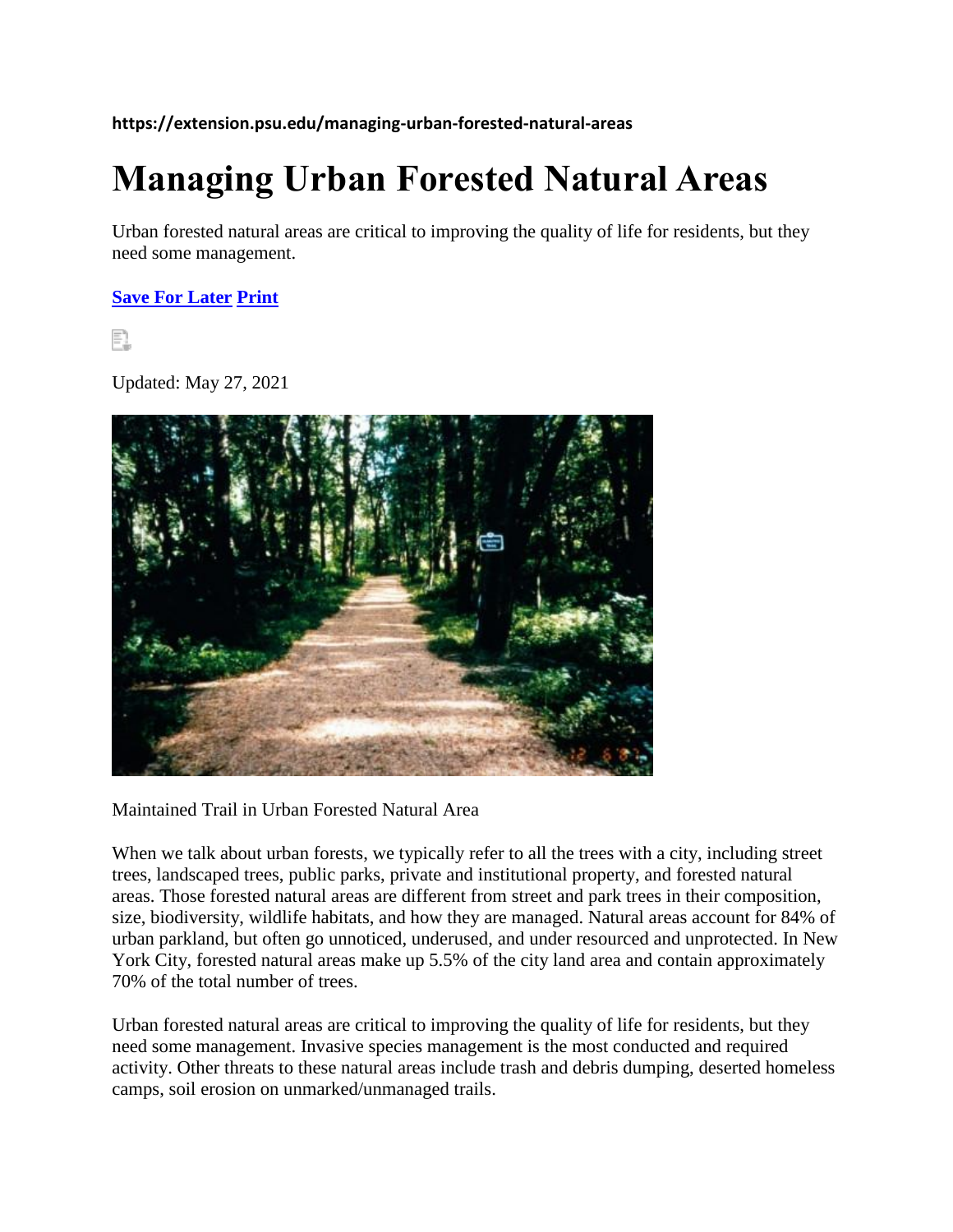In 2018, the [Natural Areas Conservancy,](https://naturalareasnyc.org/what-we-do) the [Trust for Public Land,](https://www.tpl.org/) and the [Yale School of](https://environment.yale.edu/)  [Forestry & Environmental Studies](https://environment.yale.edu/) completed a survey of organizations that manage urban forested natural areas. The findings of that survey were written into [Untapped Common Ground:](https://naturalareasnyc.org/content/national/nac_careofurbannature_lores-singles.pdf?1553522646)  [The Care of Forested Natural Areas in American Cities. T](https://naturalareasnyc.org/content/national/nac_careofurbannature_lores-singles.pdf?1553522646)he [Natural Areas Conservancy](https://naturalareasnyc.org/what-we-do) hosted "**Forests in Cities: A National Workshop**" in 2019 to bring together a national network of parks and forestry professionals to collaborate and explore the challenges and opportunities of managing natural forested areas.

In cities that are managing forested natural areas, volunteer organizations tend to be an important component of successful management. Volunteers conduct clean-ups, removing trash and debris, plant native trees and shrubs, improve and maintain trails, and even help remove invasive plants. Those organizations also conduct environmental education, public outreach and engagement, fund raising for projects, natural resource & wildlife inventories, research, and green job training for urban youth.

In Pennsylvania, some of those non-profits working to protect, restore and interpret forested natural areas include [Tree Pittsburgh,](https://www.treepittsburgh.org/resource/reforestation/) [Western Pennsylvania Conservancy, Fairmont Park](https://waterlandlife.org/gardens-greenspace/ecological-assessments/)  [Conservancy,](https://myphillypark.org/what-we-do/capital-projects/lansdowne-montgomery-creeks/) and the [Wilkes-Barre Riverfront Parks Committee,](http://riverfrontparks.org/resources-and-trail-guides.php) which helps manage a 91 acre riparian forest along the Susquehanna River. The [Nature Resources Group](https://www.nycgovparks.org/greening/natural-resources-group) of the New York City Parks Department has been working to manage and restore over 10,000 acres of forest and wetlands since 1984. They have created many management plans and resources such as [Guidelines to Urban Forest Restoration](https://www.nycgovparks.org/pagefiles/84/guidelines-to-urban-forest-restoration.pdf) that can be useful to other groups working in urban forested areas.

#### **Wilkes-Barre Riverfront Parks Committee**

In 1990, the Riverfront Parks Committee, a grassroots organization, was formed in Wilkes-Barre, Pennsylvania to investigate the potential of recreational use of a 91-acre urban floodplain forest along the Susquehanna River located within a four-block walking distance of the city's downtown district. The development of the Wyoming Valley Levee system in the 1930's created the riparian forest, but its physical landscape also serves as a barrier to its use and understanding. Public perception was a major hurdle in the development of a riverfront park that respected the ecological integrity of the floodplain.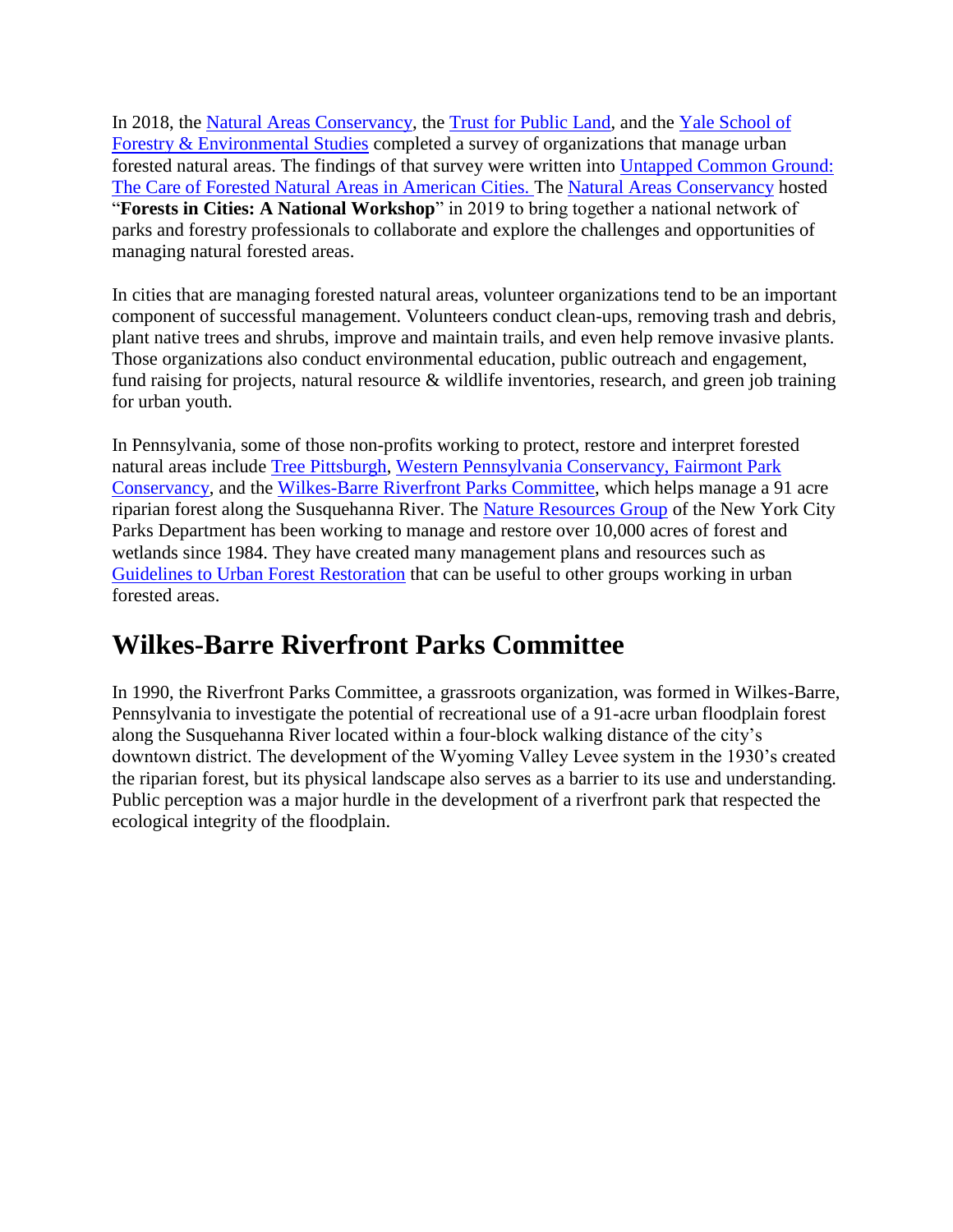

Aerial image of the 91 acre forested natural area in the City of Wilkes-Barre

Public perceptions of the riparian forest were that they were un-kept, un-safe, caught flood debris, and slowed flood waters causing larger floods that might overtop the levees. Natural meadow succession areas were thought of as tick and snake breeding, un-maintained fields that someone may set on fire, but could be used as athletic fields if someone would just mow them. The public also questions whether the area is a true park since it contains no ballfields and is not properly maintained for recreational use. In association with other negative public perceptions about the park came the issue of a natural forest setting becoming habitat for criminals. Although there were no reported crimes committed in the forest, this issue was one that worried parents and fueled a debate to clear much of the forest, specifically the understory, which had become inhabited by Japanese knotweed (*Fallopia japonica*) an exotic invasive, herbaceous plant that reached 10-12 feet each year, blocking visibility through the forest and trails.

Several of the natural resource professionals that are on the committee were concerned about the invasive Japanese knotweed that was taking over the understory, preventing woody regeneration and crowding out a diverse mix of native herbaceous plants. If the forest overstory was to die or is removed, the fear is that the area would become one large thicket of knotweed, providing little habitat and soil stability that the forest does.

### **Partnerships and Outreach**

In an effort to manage the urban riparian natural area, the Wilkes-Barre Riverfront Parks Committee became a 501.c.3 non-profit organization that quickly discovered the key to success was developing partnerships and educating the community about the importance of natural area that provided important habitat for migrating songbirds while preventing riverbank erosion.

As many in the field of community forestry have learned over the years, the key to protecting natural resources in our communities is educating the public about their importance and value while building a strong awareness of the need to protect and manage the resource. Without a strong effort in these areas, the committee would have disbanded long ago, and the forest removed for flood control.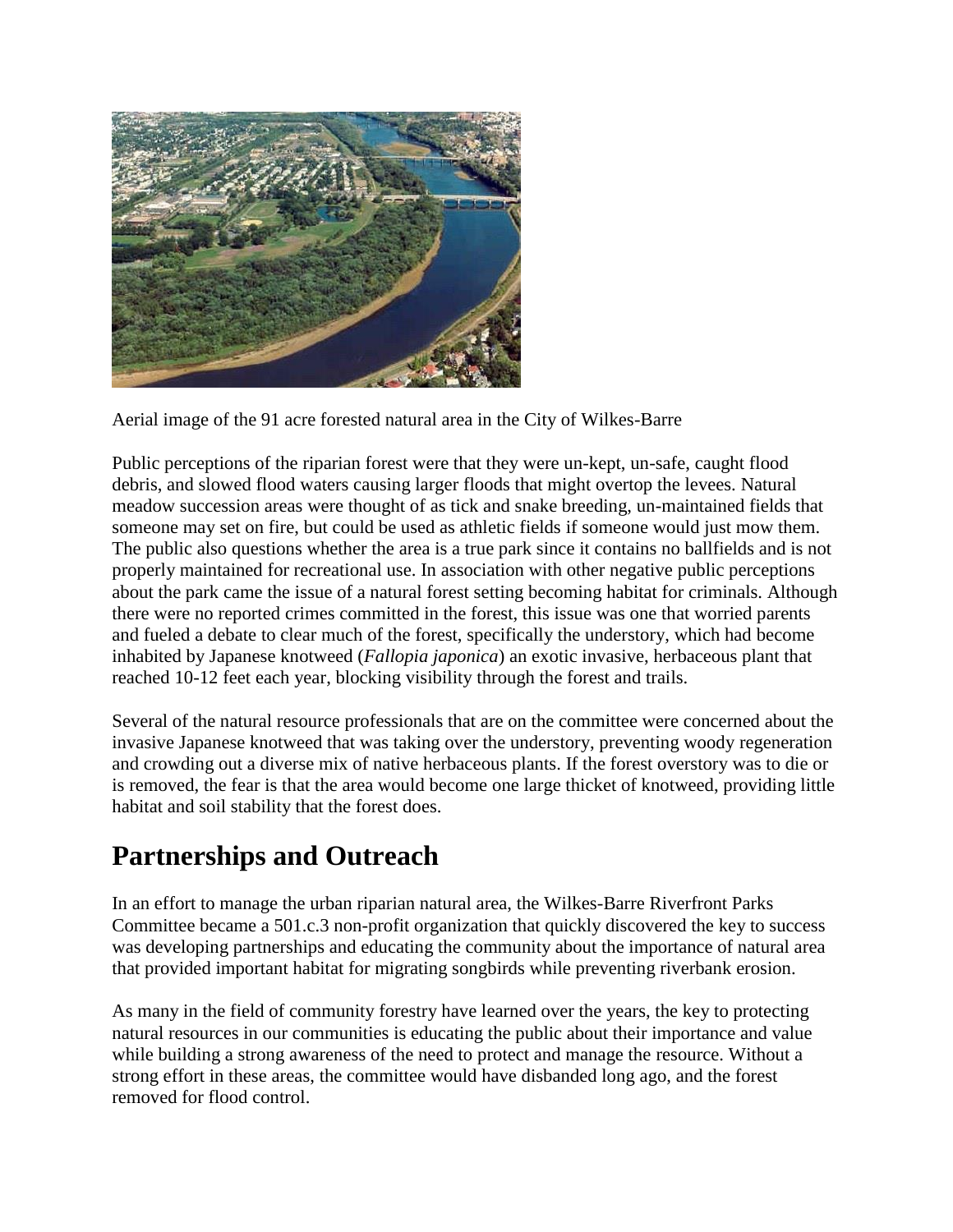The Riverfront Parks Committee began its outreach during public forums that were held during the master planning process. It was soon followed by a successful partnership that funded a park naturalist. The naturalist programming in the park worked to get people of all ages to discover the natural floodplain forest. School groups, day cares, scouts, 4-H clubs, senior citizen groups, bird watchers, hikers, bikers, runners, and canoers all began requesting programs and using the park regularly. Environmental education in the park was critical in changing public perception about floodplain vegetation, crime, and the river. The park naturalist and committee members also delivered programming in local school settings and to various organizations such as the chamber of commerce, downtown businessmen's association, and rotary clubs to name a few. In addition to the diverse programming that the park naturalist provided regularly and on request for groups, the committee developed interpretive signs, brochures, newsletters, and trail guides for the public. Interpretive signs, user brochures, and maps have gone a long way to increase public awareness, use, and stewardship of the natural forested area.

## **Community Involvement**

Another critical component in protecting and restoring natural systems in urban areas is community involvement. In the case of the Riverfront Parks Committee, community involvement took many forms, but most importantly volunteerism in the restoration and maintenance of the park. Volunteers were initially utilized for trash cleanups, cutting invasive knotweed that filled the understory, mowing small turf areas, and assisting the naturalist in programming. It soon evolved to trail building, the removal of over 1500 tires from the banks of the Susquehanna river, storm damage cleanup, native trees & shrub plantings, planning public events, newsletter and brochure development, public speaking, fund raising, and grant writing.



Volunteers cutting Japanese Knotweed

Each occasion that the committee involved volunteers became another opportunity to educate and inform people about the importance of the forested natural area. For example, as corporate volunteers assisted with trail work during a United Way Day of Caring they learned that the riparian forest serves as critical habitat for migratory and nesting birds that use the Susquehanna as a flyway. These volunteers are now park users and supporters of efforts to protect the area.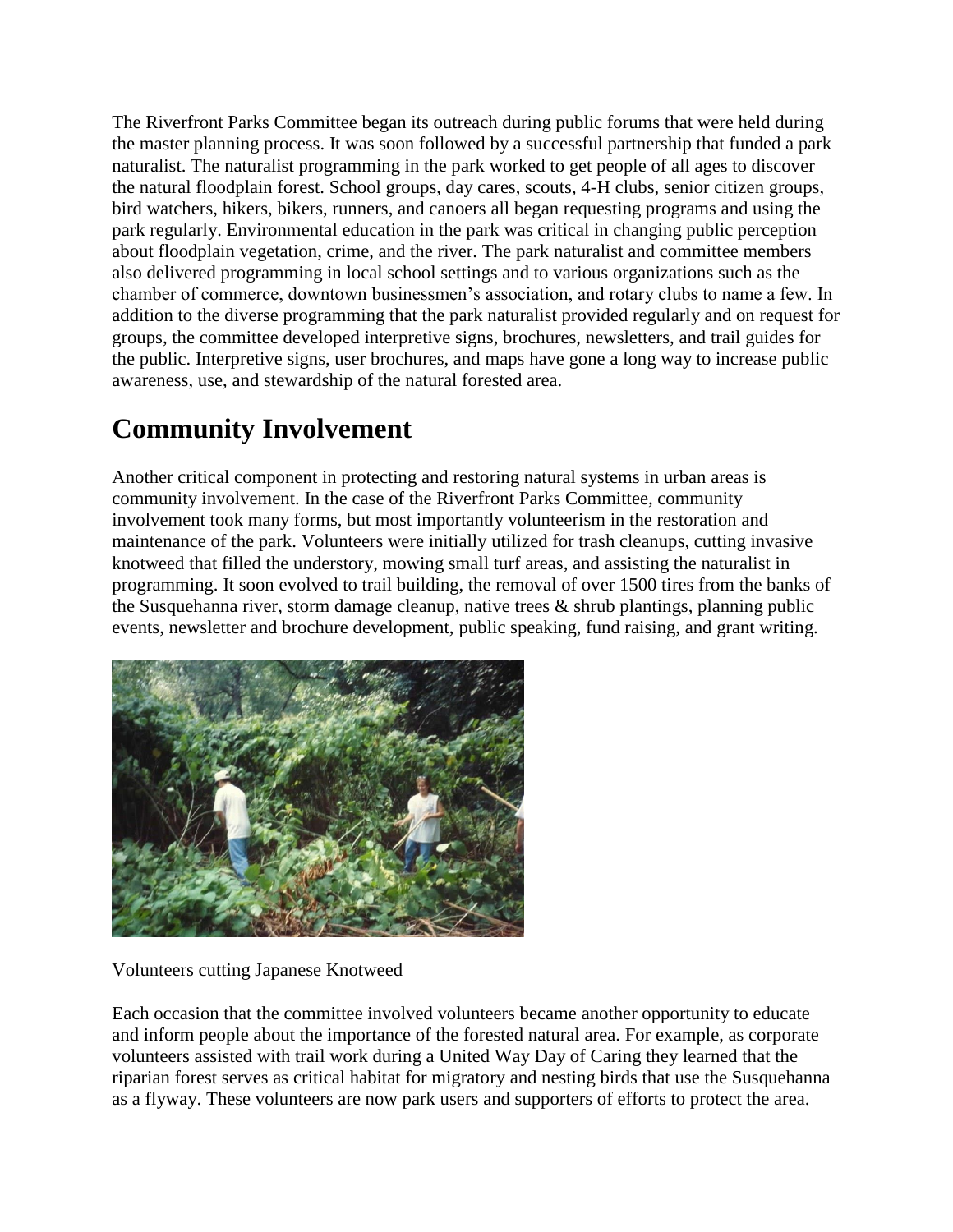Many continue to volunteer for monthly cleanups or large projects such as the planting of over 140 large trees and understory shrubs. Without diverse support from the community, the natural area would be viewed as just another cause of the environmentalists.

## **Safety in Urban Forested Areas**

The issue of safety in urban forested areas can be a valid community concern. Safety issues can be addressed through partnerships with local police and crime watch volunteers that provide periodic patrols. In the case of the Riverfront Parks Committee, the local crime watch was seeking higher visibility and was willing to provide volunteer bike patrols. The committee also developed good relationships with local police that have led to patrolling by bike police and a newly introduced horse mounted unit. The trail visibility and forest regeneration issues are being addressed through volunteer cutting and follow-up herbicidal treatment of the Japanese knotweed in the understory. These treatments demonstrated a low maintenance, and a safe effective control of invasive plant material in a forest understory to environmentalists and other users. With the help of an ISA certified arborist, and grant funds, over 15 linear acres of Japanese knotweed, mostly along trails, have been converted to native herbaceous vegetation and woody regeneration.



Periodic police and crime watch volunteer patrols maintain safety along the trails



Herbicidal treatment of re-sprouting knotweed